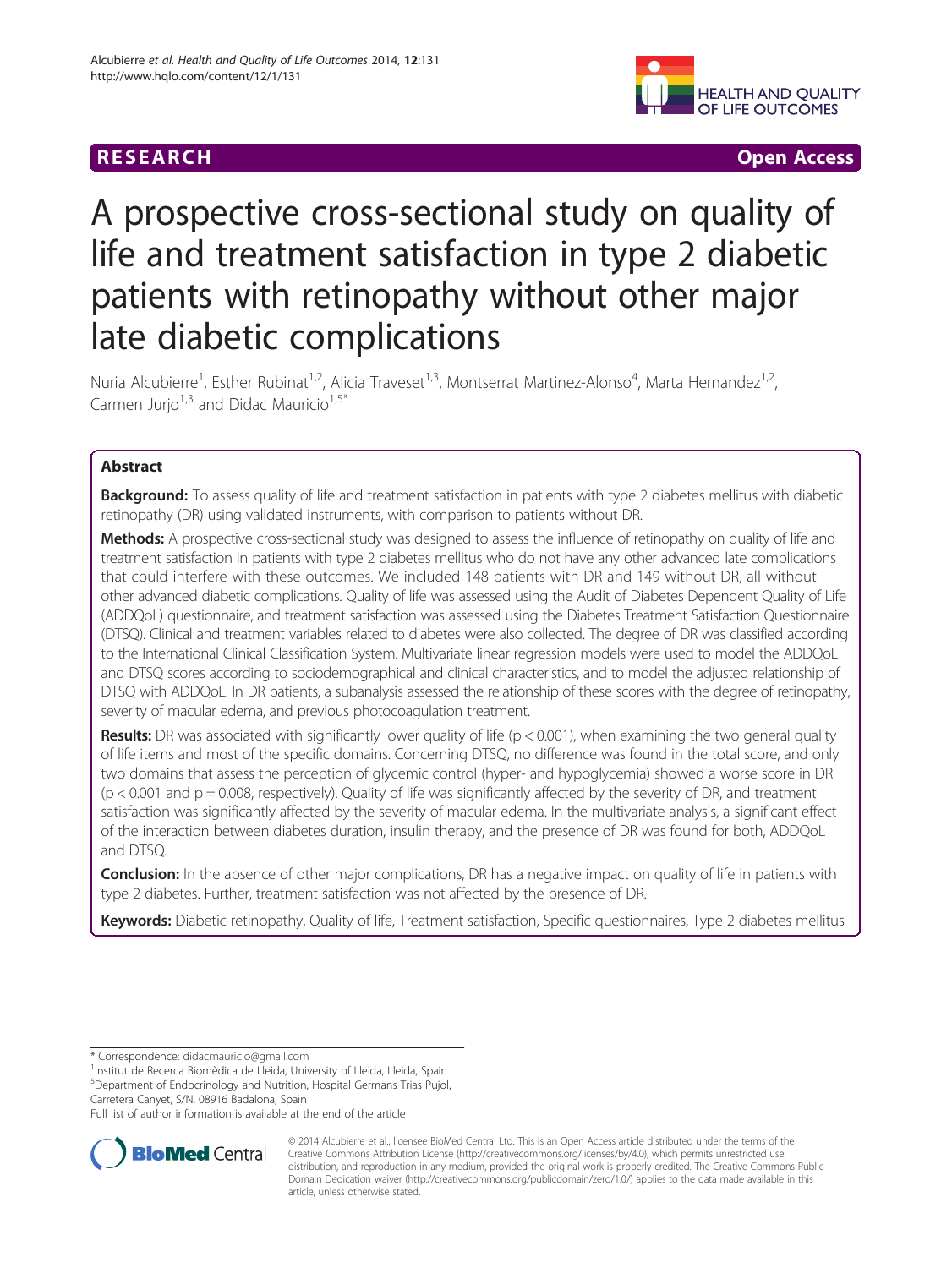#### Background

Diabetic retinopathy (DR) is a diabetes-specific ophthalmic complication that is still very common and often severe. It is the leading cause of preventable blindness in workingage adults [\[1,2](#page-10-0)]. In Spain, 15.6% of patients with type 2 diabetes mellitus are affected by the disease in its different stages, with a 4% prevalence of proliferative DR [\[3,4\]](#page-10-0).

Improving quality of life is a primary goal when treating diabetic patients with DR. Diabetic visual impairment places the individual in a situation that can profoundly affect their quality of life [\[5](#page-10-0)-[7\]](#page-10-0). Photocoagulation, the firstline and most frequently used treatment for diabetic retinopathy, has an adverse effect on health-related quality of life and treatment satisfaction in these patients [[8\]](#page-10-0).

We understand treatment satisfaction to be the "confirmation of expectations" for a patient, that is, the agreement between what the patients expects from the treatment and the results obtained [\[9\]](#page-10-0). Although new treatment standards advise reconciling traditional measures of vision assessment with the use of patient-reported outcome measures, choosing the most appropriate instrument to measure quality of life can be difficult [[10](#page-10-0)]. The primary reason for using specific measures of diabetes-related quality of life is to provide an accurate, comprehensive, and personal assessment of this complication, analyzing its role in the patient's life and maximizing the variability in the responses of patients with the same pathology or in certain groups [\[11\]](#page-10-0).

In a recent review, Fenwick et al. established that DR is a threat to the quality of life of patients with type 1 or type 2 diabetes, especially in later stages, and illustrated the way in which different psychometric properties of the most frequently used scales can lead to very different outcomes [\[12\]](#page-10-0). However, the presence of other diabetic late complications is the very frequent in participants included in studies assessing quality of life in diabetic retinopathy [[13,14](#page-10-0)]. For instance, in the study by Davidov et al., complications like coronary heart disease, nephropathy, peripheral vascular disease or cerebrovascular disease have been shown to be frequent in patients with retinopathy; in that study, patients had a mean of 2.4 associated co-morbidities and only 11% of them were free of any of this major health conditions [\[13](#page-10-0)]. In a very large study, the Andhra Pradesh Eye Disease Study [\[15](#page-10-0)], the authors showed the specific adverse impact in terms of quality of life of different eye diseases i.e. cataract, corneal diseases, retinal diseases, glaucoma and uncorrected refractive deffects. Specifically, in that study diseases of the retina with a very similar impact on visual health, like macular degeneration, showed an unfavourable impact on quality of life. Therefore, the specific impact of retinopathy on quality of life in type 2 diabetes deserves further research.

Few studies have assessed the impact of DR on the quality of life of type 2 diabetic patients. In addition, none of

the instruments used in those studies, such as generic health status questionnaires or visual function scales, although they analyze patient-reported outcomes, can be considered sufficiently accurate to assess quality of life outcomes in diabetic patients [[10,16\]](#page-10-0). Only one study examined satisfaction with photocoagulation treatment in patients with diabetic maculopathy or proliferative retinopathy, using the Diabetes Treatment Satisfaction Questionnaire (DTSQ), and it reported high levels of satisfaction despite not seeing improvements in visual acuity [\[17\]](#page-10-0). However, the results described in the scientific literature regarding the specific impact of DR in patients with type 2 diabetes mellitus should be treated with caution. The coexistence of other advanced diabetic complications, the small sizes of the samples, the heterogeneous distribution of the variables, and the joint analysis of results for type 1 and 2 diabetic patients all limit the utility of previous studies [[10,13,15](#page-10-0)-[19\]](#page-10-0). We have found no studies in the literature that investigate the specific impact of retinopathy on quality of life and treatment satisfaction in type 2 diabetic patients without other advanced diabetic complications using instruments specifically designed to assess these outcomes in diabetic patients. Thus, we think that further research is needed to explain the impact of retinopathy on these measures, specifically in type 2 diabetic patients in the absence of other associated complications.

This study hypothesizes that patients with DR have poorer self-perceived health-related quality of life and a lower degree of treatment satisfaction, regardless of the contribution of other late complications of diabetes (i.e., diabetic foot disease, cardiovascular disease, and diabetic nephropathy). We therefore present the first study, to our knowledge, specifically designed to assess the impact of DR in terms of quality of life and treatment satisfaction assessments in type 2 diabetic patients without other complications that might have confounding effects during the assessment. In addition, as a secondary objective, we set out to analyze the clinical and sociodemographic variables that may be associated with both assessments.

#### Methods

A prospective, observational, cross-sectional study was designed. Patients were identified from a unpublished prospective study on cerebral microcirculation conducted by our research team in patients with and without retinopathy. From a total sample of 314 patients and based on the sample size calculation (see below), a total of a 299 were offered participation in the current study. All initially contacted patients fulfilled the predefined inclusion criteria and accepted the participation in the study; however, finally 2 subjects did not show up for the study visit even after additional efforts were made to include them. It should be noted that the study visits were scheduled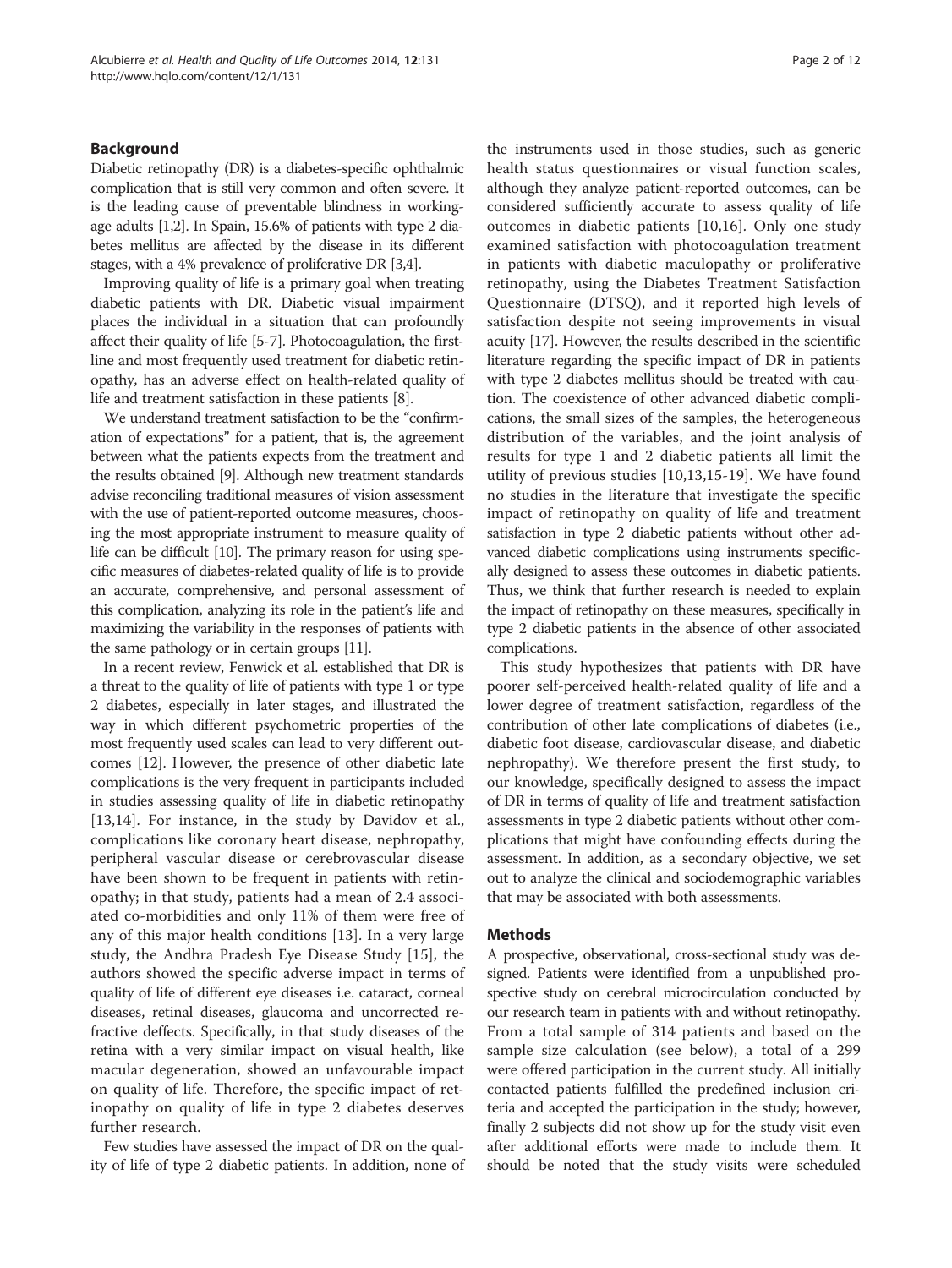independently of the retinopathy status at the best patient convenience to allow maximum participation. The group with DR  $(n = 148)$  consisted of patients between 40 and 75 years of age with type 2 diabetes mellitus who did not have macrovascular complications, a history of diabetic foot disease, macroalbuminuria, or renal failure. The group without DR  $(n = 149)$  consisted of patients in the same age range with type 2 diabetes mellitus without DR who also did not have the previously mentioned complications. The group of patients with DR included those who had any degree of DR, with or without microalbuminuria (albumin/creatinine ratio up to 300 mcg/g), but without macroalbuminuria or a history of diabetic foot disease. The group without retinopathy included participants without evidence of retinopathy on ophthalmologic evaluation. All patients had normal renal function (glomerular filtration rate > 60 ml/min). None of the study groups included patients with cardiovascular diabetic complications, which was confirmed by anamnesis and a review of patients' medical history to verify the lack of heart failure, cerebrovascular disease, ischemic heart disease, or peripheral arterial disease. The recruitment of all the patients was primarily performed through the Department of Ophthalmology of the hospital and the enrollment of the patients was intended to include a similar number of subjects in terms of age and sex groups. This department is the main public referral center for our health care district and is responsible for conducting the screening, assessment and treatment of all DR cases. The study was discussed with all patients, and their written informed consent was obtained. The study was approved by the Ethics Committee of Hospital Arnau de Vilanova.

#### Clinical variables

Clinical variables that were obtained are shown in Table [1](#page-3-0). These variables were chosen for their relevance in relation to diabetes and/or for their potential impact on quality of life and treatment satisfaction. Laboratory tests were performed on blood and urine samples that were collected after a 12-hour fast using standard laboratory methods. Blood pressure was measured in the sitting position after resting for 10 minutes. Medical records were reviewed to rule out any known cardiovascular events. Hypertension or dyslipidemia was considered present when the patient was being treated with antihypertensive or lipid-lowering drugs, respectively. The use of antiplatelet agents and psychotropic drugs was also recorded. None of the patients had renal failure, defined as a glomerular filtration rate < 60 ml/min according to the Modification of Diet in Renal Disease formula. The glycosylated hemoglobin concentration is expressed in National Glycohemoglobin Standardization Program/Diabetes Control and Complications Trial units. To determine the level of physical activity, the concept of active leisure time that was developed by Bernstein et al. was used, which defines a sedentary person as one who spends less than 10% of his/her daily energy expenditure performing any physical activity that requires at least 4 METs (The Metabolic Equivalent) (equal or greater physical activity expenditure than brisk walking for 30 minutes) [\[20\]](#page-10-0). MET is the ratio of a person's working metabolic rate relative to his/her resting metabolic rate and is equivalent to a caloric consumption of 1 kcal/kg/hour [[21\]](#page-11-0). Visual acuity was measured using the Snellen chart. For statistical analysis, Snellen acuities were converted to equivalent values using logarithm of the minimum angle of resolution [\[22](#page-11-0)].

All the questionnaires were administered individually by personal interview by a single trained interviewer (N.A.), after the diagnostic assessment at the Department of Ophthalmology. The response rate was 99.3%.

#### Quality of life

At the time of study design in 2009, an instrument to measure quality of life in diabetic patients that was properly validated for Spain was sought. The Audit of Diabetes-Dependent Quality of Life (ADDQoL-19) was specifically designed to measure the individual's perspective regarding the impact of diabetes and its treatment on quality of life [\[23](#page-11-0)]. The first two items are general in nature and are scored separately: the first measures current quality of life, scoring from −3 (extremely poor) to +3 (excellent), and the second assesses the overall impact of diabetes on quality of life, scoring from −3 (maximum negative impact of diabetes) to +1 (maximum positive impact of diabetes). Individual items ask about 19 specific areas of life, as indicated in Table [2.](#page-4-0) Each question is rated on a 5-point scale (−3 to 1), which is later weighted by the importance attributed to the particular dimension by the patient (0–3). In addition, five of the items that may not be relevant for some people have a preliminary question that determines the relevance of the dimension, and it is ignored if it is not applicable. A final score is then obtained that ranges from −9 (maximum negative impact) to +3 (maximum positive impact) for each dimension. This questionnaire allows for the calculation of a final weighted score of the effects of diabetes and its treatment on the quality of life of patients—the average weighted impact—ranging from −9 (maximum negative impact of diabetes) to +3 (maximum positive impact of diabetes) [[24\]](#page-11-0). The ADDQoL has been validated in studies of Spanish patients with type 2 diabetes [\[25](#page-11-0),[26\]](#page-11-0).

#### Treatment satisfaction

The Diabetes Treatment Satisfaction Questionnaire (DTSQ), designed to assess the degree of treatment satisfaction, was used [\[27\]](#page-11-0). This instrument has been validated for the Spanish population [\[28\]](#page-11-0). It consists of eight questions, two of which are scored separately (frequency of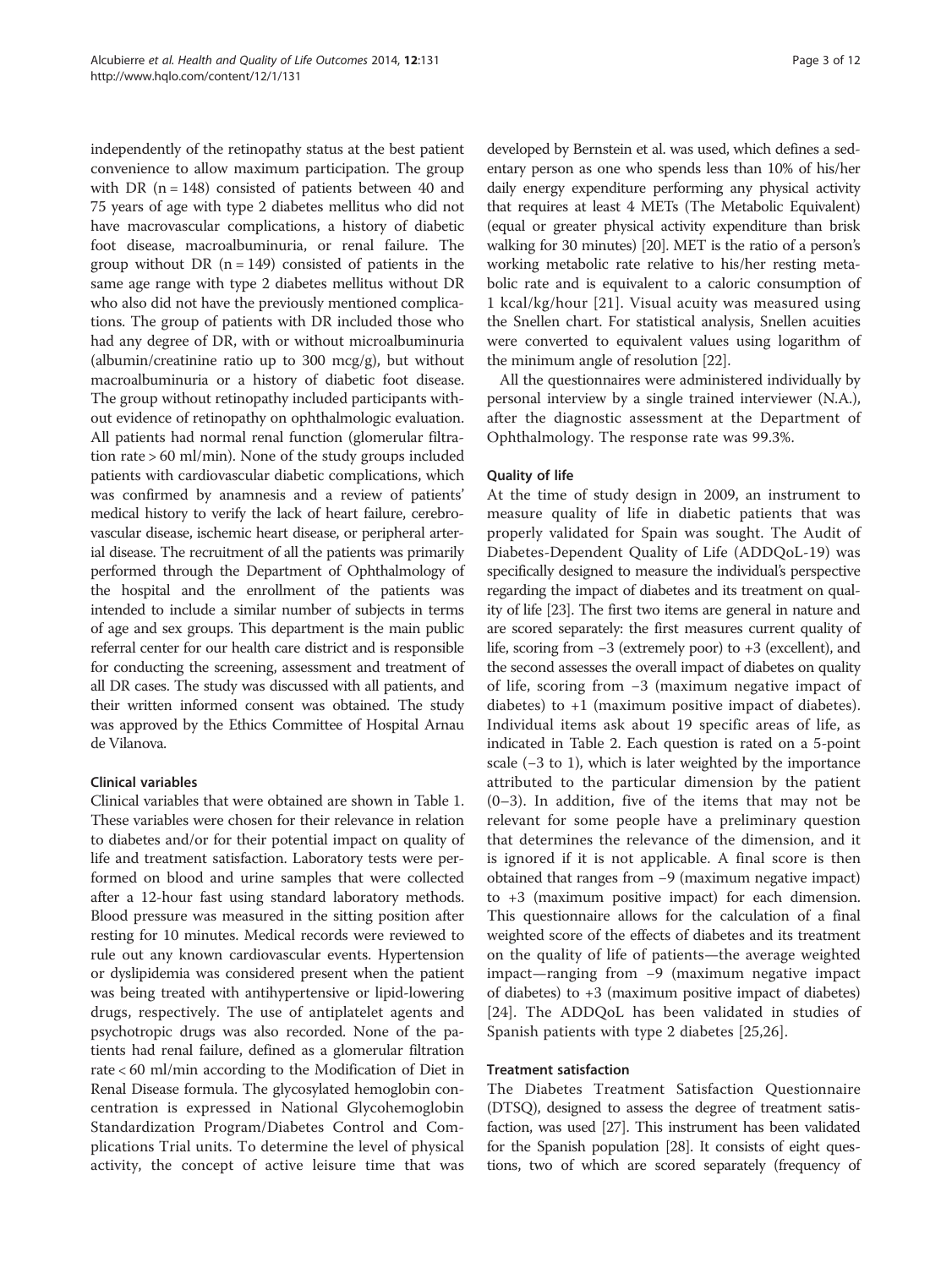#### <span id="page-3-0"></span>Table 1 Demographic and clinical characteristics of the study groups

| <b>Characteristics</b>          | No retinopathy $(n = 149)$  | Retinopathy ( $n = 148$ ) | p-value |
|---------------------------------|-----------------------------|---------------------------|---------|
| Sex (men)                       | 78 (52.3%)<br>73 (49.3%)    |                           | 0.685   |
| Age (years)                     | 57.9 (19.26)<br>60.5 (8.77) |                           | 0.042   |
| Education                       |                             |                           |         |
| Not even primary                | 13 (8.7%)                   | 25 (16.9%)                |         |
| Complete primary                | 79 (53.1%)                  | 90 (60.8%)                | < 0.001 |
| Secondary high cycle            | 39 (26.1%)                  | 30 (20.3%)                |         |
| Graduate or higher              | 18 (12.1%)                  | $3(2.0\%)$                |         |
| Ethnicity                       |                             |                           |         |
| Non caucasian                   | $5(3.3\%)$                  | $6(4.0\%)$                | 0.990   |
| Smoking                         |                             |                           |         |
| Yes                             | 31 (21.1%)                  | 31 (21.1%)                |         |
| No                              | 65 (44.2%)                  | 74 (50.3%)                | 0.483   |
| Former smoker                   | 51 (34.7%)                  | 42 (28.6%)                |         |
| Diabetes duration (years)       | $6.0$ [3,10]                | 11.0 [7.2,9.1]            | < 0.001 |
| HbA1c (%)                       | 7.1 [6.5,7.9]               | 8.1 [7.2,9.1]             | < 0.001 |
| Hypertension                    | 74 (49.7%)                  | 94 (63.5%)                | 0.022   |
| Dyslipidemia                    | 65(43.6%)                   | 66 (44.6%)                | 0.959   |
| Antiplatelet agents             | 46(30.9%)                   | 68 (45.9%)                | 0.011   |
| Psychotropic drugs              | 35 (23.5%)                  | 48 (32.4%)                | 0.112   |
| Serum creatinine (mg/dl)        | 0.80(0.2)                   | 0.81(0.2)                 | 0.830   |
| Systolic blood pressure (mmHg)  | 134.4 (15.5)                | 144.4 (20.1)              | < 0.001 |
| Diastolic blood pressure (mmHg) | 76.5 (10.4)                 | 77.1 (11.0)               | 0.634   |
| Waist (cms)                     | 104.1(12.1)                 | 107.26 (11.3)             | 0.010   |
| BMI ( $kg/m2$ )                 | 31.25(5.1)                  | 31.92 (5.5)               | 0.240   |
| Diabetes treatment              |                             |                           |         |
| OAD                             | 96 (64.4%)                  | 65 (43.9%)                |         |
| OAD + insulin                   | 13 (8.7%)                   | 62 (41.9%)                | < 0.001 |
| Insulin                         | 4(2.7%)                     | 18 (12.2%)                |         |
| Diet                            | 36 (24.2%)                  | $3(2.0\%)$                |         |
| Visual acuity                   |                             |                           |         |
| $\epsilon = 0.2$                | 3 (2.0%)                    | 30 (20.4%)                |         |
| $0.2 - 0.4$                     | 11 (7.4%)                   | 8 (5.4%)                  |         |
| $0.4 - 0.6$                     | 17 (11.4%)                  | 24 (16.3%)                | < 0.001 |
| $0.6 - 0.8$                     | 44 (29.5%)                  | 36 (24.5%)                |         |
| >0.8                            | 74 (49.7%)                  | 49 (33.4%)                |         |
| Physical activity               |                             |                           |         |
| More than 25 minutes/day        | 87 (58.4%)                  | 96 (64.9%)                | 0.304   |
| Less than 25 minutes/day        | 62 (41.6%)                  | 52 (35.1%)                |         |

Values are shown as mean ± SD or median ± interquartile range for age, diabetes duration, HbA1c, systolic blood pressure, diastolic blood pressure, waist and BMI; frequency (%) for all other variables. HbA1c: glycated haemoglobin; BMI: body mass index; OAD: oral antidiabetic agents. The p-values correspond to the unadjusted univariate analysis that compares the difference for each variable between patients with and without retinopathy.

hyper- and hypoglycemia). All items have seven possible responses, and the score ranges between 0 and 6. Overall satisfaction is expressed with an overall score of 0 to 36, with higher values indicating higher treatment satisfaction. This

questionnaire has been recommended by the World Health Organization and the International Diabetes Federation as a valid instrument that enables the accurate measurement of treatment satisfaction for type 1 or 2 diabetic patients [[29\]](#page-11-0).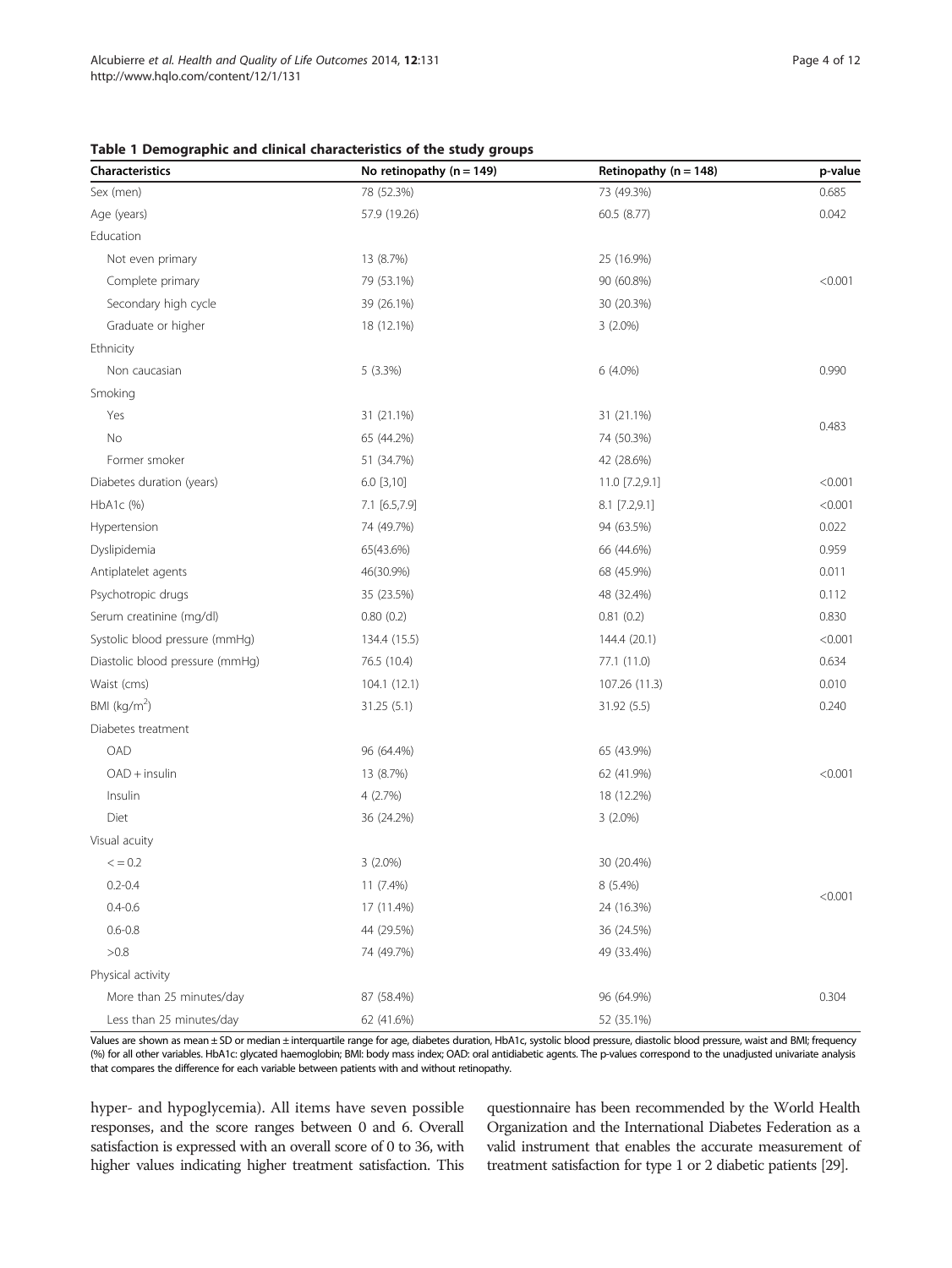<span id="page-4-0"></span>

| <b>Table 2 Summary of Audit of Diabetes Dependent Quality</b> |  |  |
|---------------------------------------------------------------|--|--|
| of Life (ADDQoL) measures                                     |  |  |

| Life domains      | No retinopathy* | Retinopathy*      | p-value |
|-------------------|-----------------|-------------------|---------|
| Present QoL       | 0.99(1.00)      | 0.39(1.19)        |         |
|                   | 1 [0,2]         | 1 [0,1]           | < 0.001 |
| Diabetes specific | $-0.50(0.74)$   | $-1.08(1.00)$     | < 0.001 |
| QoL               | $0$ [-1,0]      | $-1[-2,0]$        |         |
| Leisure           | $-0.42(1.29)$   | $-1.06(2.01)$     |         |
|                   | [0,0]           | $0[-2,0]$         | < 0.001 |
| Work life         | $-0.38(1.19)$   | $-1.05(2.02)$     |         |
|                   | O[0,0]          | 0 [0,0]           | 0.022   |
| Travels           | $-0.41(1.33)$   | $-0.79(1.78)$     |         |
|                   | [0,0]           | 0 [0,0]           | 0.009   |
| Holidays          | $-0.29(1.13)$   | $-0.46(1.56)$     |         |
|                   | [0,0]           | 0 [0,0]           | 0.233   |
| Physical ability  | $-0.63(1.60)$   | $-1.74(2.54)$     |         |
|                   | [0,0]           | $0[-3,0]$         | < 0.001 |
| Family life       | $-0.34(1.13)$   | $-0.92(2.18)$     |         |
|                   | [0,0]           | 0 [0,0]           | 0.018   |
| Friends/social    | $-0.11(0.51)$   | $-0.47(1.44)$     |         |
| life              | [0,0]           | 0 [0,0]           | 0.010   |
| Personal          | $-0.18(1.10)$   | $-1.04(2.31)$     |         |
| relationship      | [0,0]           | 0 [0,0]           | < 0.001 |
| Sex life          | $-0.64(1.63)$   | $-2.05(2.60)$     |         |
|                   | [0,0]           | $-1$ [-4,0]       | < 0.001 |
| Physical          | $-0.16(0.92)$   | $-0.47(1.58)$     |         |
| appearance        | 0 [0,0]         | 0 [0,0]           | 0.065   |
| Self-confidence   | $-0.36(1.25)$   | $-0.92(1.99)$     |         |
|                   | 0 [0,0]         | 0 [0,0]           | 0.006   |
| Motivation        | 0.51(1.65)      | $-1.33(2.33)$     |         |
|                   | 0 [0,0]         | $0$ [-2,0]        | < 0.001 |
| Society/people's  | $-0.10(0.53)$   | 0.38(1.40)        |         |
| reaction          | 0 [0,0]         | 0 [0,0]           | 0.084   |
| Future            | $-1.51(2.59)$   | $-2.53(3.03)$     |         |
|                   | $0$ [-2,0]      | $-2[-6,0]$        | < 0.001 |
| Finances          | $-0.13(0.72)$   | $-0.56(1.84)$     |         |
|                   | [0,0]           | 0 [0,0]           | 0.022   |
| Living conditions | $-0.08(0.60)$   | $-0.25(1.03)$     |         |
|                   | [0,0]           | 0 [0,0]           | 0.062   |
| Dependence        | $-0.15(0.66)$   | $-0.96(2.00)$     |         |
|                   | 0 [0,0]         | 0 [0,0]           | < 0.001 |
| Freedom to eat    | $-3.00(3.25)$   | $-3.85(3.78)$     |         |
|                   | $-2$ [ $-6,0$ ] | $-2.5$ [ $-9.0$ ] | 0.074   |
| Freedom to drink  | $-1.48(2.73)$   | $-1.91(3.04)$     |         |
|                   | $0$ [-1,0]      | $0[-2,0]$         | 0.129   |

#### Table 2 Summary of Audit of Diabetes Dependent Quality of Life (ADDQoL) measures (Continued)

| Average weighted | $-0.58(0.74)$              | $-1.22(1.17)$              |         |
|------------------|----------------------------|----------------------------|---------|
| impact score     | $-0.35$ [ $-0.78, -0.06$ ] | $-0.88$ [ $-1.76, -0.38$ ] | < 0.001 |

\*mean (standard deviation) in first line, and median [P25,P75] in second line. The p-values correspond to the unadjusted univariate analysis that compares the difference for each variable between patients with and without retinopathy.

#### Assessment of diabetic retinopathy

DR and macular edema were classified according to the International Clinical Classification System [[30](#page-11-0)]. This classification is widely used and determines the degree of retinopathy, including macular edema, by objective criteria. The classification categories are as follows: 1) no diabetic retinopathy, 2) mild non-proliferative diabetic retinopathy, 3) moderate non-proliferative diabetic retinopathy, 4) severe diabetic retinopathy, and 5) proliferative diabetic retinopathy. For the diagnosis of macular edema, the Early Treatment Diabetic Retinopathy Study Research Group criteria were used as reference, and the concept of macular edema was applied in those cases where it was clinically significant [\[31](#page-11-0)]. If the eyes were not equivalent, the participant was classified according to the eye with more severe stage.

#### Sample size

To determine the sample size, an estimation of the standard deviation for the ADDQoL domains was obtained from previous studies [\[32\]](#page-11-0). We used the highest reported SD (value 3.37) and predefined a statistical power of 80% and a significance level of 5%. In order to detect a predefined mean difference of at least 1.2 in the ADDQoL score between the study groups and expecting no more than 15% of individuals being lost to follow-up, a minimum sample size of 146 per group was required.

#### Statistical analysis

Comparative analyses between groups of diabetic patients with and without retinopathy were performed using the Mann–Whitney U test for quantitative variables and the chi-squared test or Fisher test, as appropriate, for qualitative variables. Graphical analyses of smoothed trends (using a span of 0.95) were performed to explore the possible interactions between the groups and treatment with insulin and diabetes duration, as well as the non-linear relationship of diabetes duration with the ADDQoL and DTSQ scores. Afterwards, two multivariate linear regression models were fit in order to assess whether retinopathy remained a significant contributor to the differences in ADDQoL and DTSQ scores after accounting for treatment with insulin, diabetes duration, and all other variables that had a significant contribution, according to the likelihood ratio test (LR test), to explain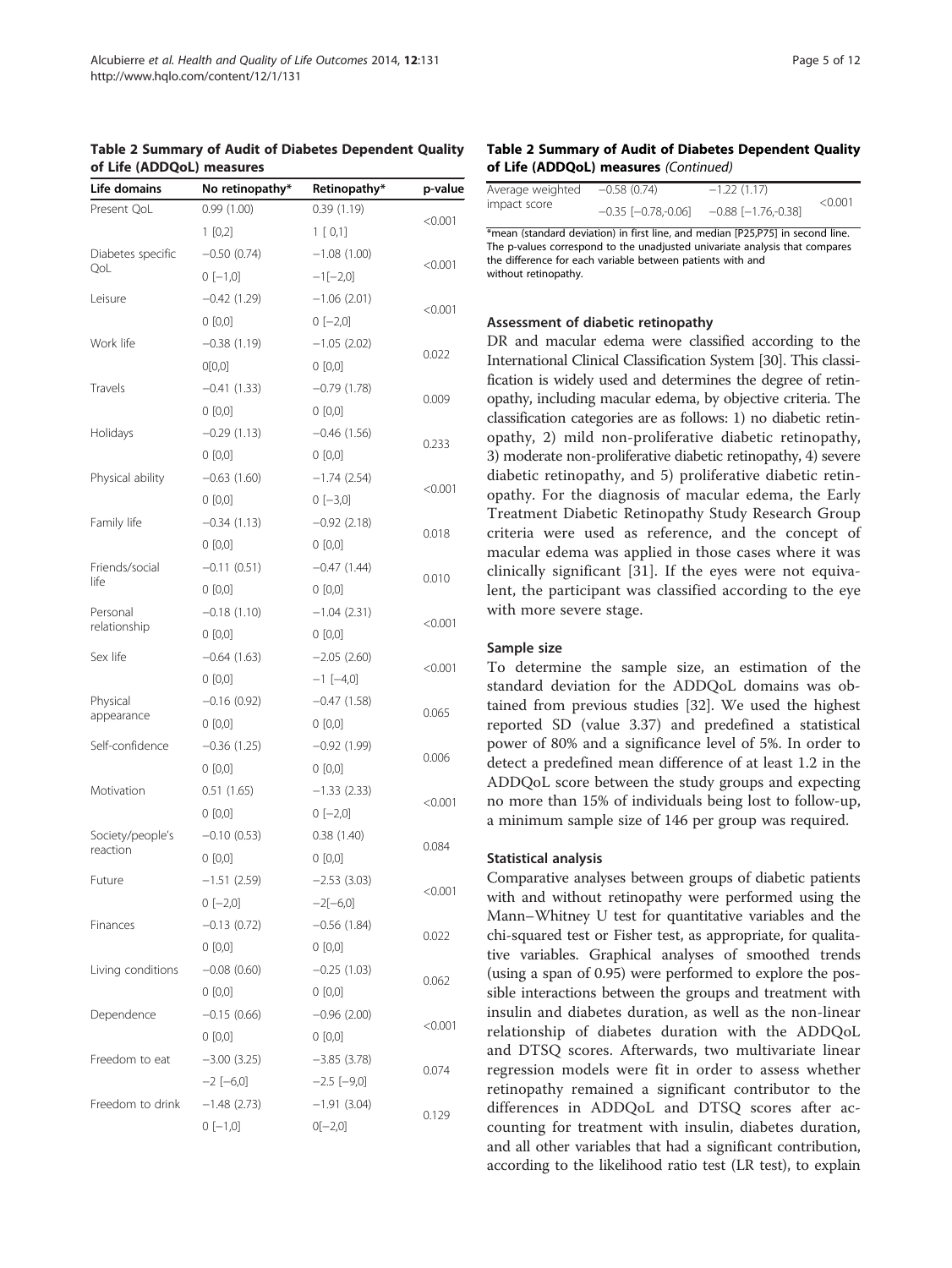changes in each score. Each of the demographical and clinical variables were tested for contribution to the main outcome measures, starting from a model only with the DR identifier adding the variable with the most significant contribution (lower LR test p-value) to the previous model, and so on by refitting the significance of the contribution of each of the remaining variables to the model until no statistical contribution was obtained. A final multivariate linear regression model was fit to assess the association of the reported satisfaction with diabetes treatment and the perceived quality of life, using the same methodology. Additionally, a subanalysis in the group with retinopathy was performed to assess the association of the level of retinopathy, the severity of macular edema, and previous photocoagulation treatment with the ADDQoL and DTSQ scores using a Kruskal-Wallis test and a quantile regression model for median trend for the first two variables and the Mann–Whitney test for the photocoagulation treatment. A significance level of 0.05 was used. The analyses were performed using R statistical software.

#### Results

The primary clinical and sociodemographic characteristics and their comparison between the two groups are shown in Table [1.](#page-3-0) Patients with retinopathy had a slightly higher average age because fewer patients with DR were identified between 40 and 50 years of age. Patients with DR had less schooling, a longer duration of diabetes, greater glycosylated hemoglobin levels, and greater frequency of arterial hypertension. As expected, patients with DR had higher urinary albumin concentrations and higher systolic blood pressure. Although body mass was not different, patients with retinopathy had a higher waist circumference. Patients with DR also received more complex treatment which is related to the longer duration of diabetes.

The distribution of each degree of retinopathy was as follows: 40.7% with mild nonproliferative DR, 35.9% with moderate nonproliferative DR, and 23.4% with severe proliferative DR. Diabetic macular edema was present in 52 patients (35.9% of those with DR). Of this percentage, edema was clinically significant in 21.4% and not clinically significant in 14.5%. For the DR group, a significant association between the degree of DR and the presence of clinically significant macular edema was observed  $(p < 0.0001)$ . A significant association was also observed between the degree of DR and previous photocoagulation treatment  $(p < 0.0001)$ .

#### Health-related quality of life using ADDQoL scores

Scores representing diabetes-related quality of life were significantly lower in patients with DR in the following specific domains: leisure, work, freedom to travel, physical ability, family and social life, emotional and sexual relationships, self-confidence, personal finances, motivation, future, and dependence (Table [2](#page-4-0)). The average weighted impact score showed a median value of −0.35 (95% CI: 0.78-0.06) in the group without DR and −0.88 (95% CI: 1.76-0.38) in the group with DR ( $p < 0.001$ ). This indicates a negative impact of diabetes on quality of life in both groups, with a greater negative impact in the group with DR. The first two items that assess the current quality of life and overall impact of diabetes on quality of life also had significantly lower outcomes in patients with DR (p < 0.001; Table [2](#page-4-0)).

In patients with DR, the observed median quality of life scores were −0.65, −0.94, and −1.03 for mild, moderate, and severe DR grades, respectively, and quality of life decreased significantly in relation to the degree of DR (the estimated trend for the median was −0.22 [−0.36, −0.03]), but not in relation to the severity of macular edema (estimated trend for the median of −0.09  $[-0.23, 0.02]$ ).

The multivariate analysis revealed a second-order interaction between diabetes duration, the presence of DR, and insulin therapy ( $p = 0.005$ , Table 3). Quality of life was significantly associated with three factors that interacted with each other: diabetes duration, treatment with insulin, and the presence or absence of DR (Figure [1a](#page-6-0), electronic supplementary material). Therefore, the differences in quality of life attributable to retinopathy cannot be quantified without taking into account the impact of diabetes duration and insulin therapy. Besides, the association with diabetes duration is not linear and there is a general

|                                    | Table 3 Multivariate linear regression for the audit of |
|------------------------------------|---------------------------------------------------------|
| diabetes dependent quality of life |                                                         |

| <b>Coefficients</b>                             | Estimate  | Standard<br>deviation | p-value |
|-------------------------------------------------|-----------|-----------------------|---------|
| Intercept                                       | 0.8020    | 0.5098                | 0.1168  |
| Diabetes duration (years)                       | $-0.0269$ | 0.0418                | 0.5203  |
| Diabetes duration-squared (years <sup>2</sup> ) | 0.0008    | 0.001                 | 0.6305  |
| Retinopathy                                     | 0.0108    | 0.3645                | 0.9762  |
| Insulin                                         | 1.6923    | 0.8318                | 0.0428  |
| Age $>65$                                       | 0.2798    | 0.1155                | 0.0161  |
| Ethnicity                                       | $-1.0309$ | 0.27292               | 0.0001  |
| Waist (centimetres)                             | $-0.0116$ | 0.0044                | 0.0101  |
| Diabetes duration* DR                           | $-0.0483$ | 0.0851                | 0.5705  |
| Diabetes duration-squared * DR                  | 0.0003    | 0.0039                | 0.9302  |
| Diabetes duration * insulin                     | $-0.7326$ | 0.2457                | 0.0031  |
| Diabetes duration-squared* insulin              | 0.0394    | 0.0152                | 0.0102  |
| DR * insulin                                    | $-1.9684$ | 0.9583                | 0.0409  |
| Diabetes duration * DR * insulin                | 0.7348    | 0.2590                | 0.0049  |
| Diabetes duration-squared* DR * Insulin         | $-0.0394$ | 0.0156                | 0.0122  |

Multiple R-squared: 32.69%. \*stands for the existence of interactions between variables. DR: diabetic retinopathy.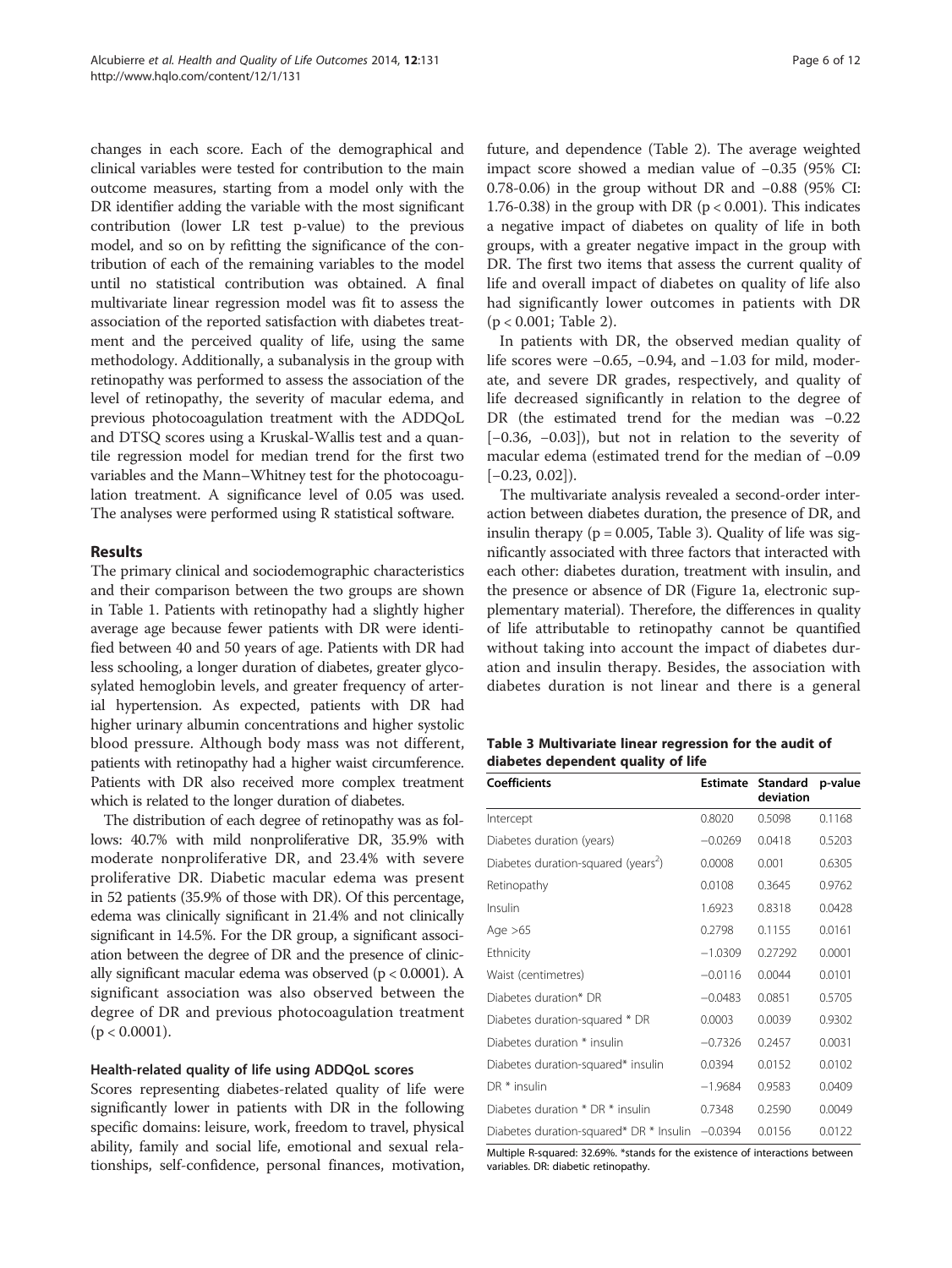<span id="page-6-0"></span>

decrease in quality of life during the initial years of the disease that smoothes and reverts for patients with a long duration of diabetes, especially those with insulin therapy. Quality of life improved with increasing duration of the disease, especially in those patients without DR who were being treated with insulin, which consisted of 17 patients and was smaller than the other groups, consisting of 68, 80 and 132 patients (Figure 1b, electronic supplementary material). When quantitative variables in the multivariate model were kept constant, quality of life had an association with the duration of diabetes that depended on the presence or absence of DR or insulin therapy. Regarding the effect of the quantitative variables on quality of life, patients over 65 years rated their quality of life higher ( $p = 0.016$ ) than younger patients. Waist circumference had an inverse relationship, and therefore a negative slope, with the assessment of quality of life ( $p = 0.010$ ).

#### Treatment satisfaction using DTSQ

The DTSQ median score was not different between patients with or without retinopathy (mean score: 26 vs 27, respectively;  $p = 0.236$  (Table 4). However, differences were found in some of the specific questionnaire items. There was a greater perception of having suffered hyper- and hypoglycemic episodes in patients with DR, with a statistically significant difference ( $p < 0.001$  and  $p = 0.008$ , respectively). These patients also expressed greater discomfort regarding treatment and its results (p < 0.001).

#### Table 4 Summary of the Diabetes Treatment Satisfaction Questionaries (DTSQ) measures

| DTSQ items                             | No retinopathy | Retinopathy   | p-value |
|----------------------------------------|----------------|---------------|---------|
| Hyperglycemias<br>frequency perception | 2.46(2.23)     | 3.58 (2.19)   | < 0.001 |
|                                        | 2[0,4]         | 0 [2,6]       |         |
| Hypoglycemias<br>frequency perception  | 0.99(1.63)     | 1.64(2.12)    | 0.008   |
|                                        | 0 [0,2]        | 0 [0,3]       |         |
| Current treatment                      | 5.00(1.48)     | 4.8 (1.53)    | 0.445   |
|                                        | 5[5,6]         | 5[4,6]        |         |
| Convenience                            | 4.99 (1.63)    | 4.41 (1.82)   | < 0.001 |
|                                        | 6[5,6]         | 5[4,6]        |         |
| Flexibility                            | 3.34 (2.49)    | 2.91(2.36)    | 0.057   |
|                                        | 4[0,6]         | 3[0,5]        |         |
| Understanding                          | 4.37 (1.89)    | 4.45 (1.85)   | 0.808   |
|                                        | 5[3,6]         | 5[3,6]        |         |
| Recommend to others                    | 3.19(2.23)     | 3.00(2.27)    | 0.362   |
|                                        | 3[1,5]         | 3 [0.75,5]    |         |
| Continue with                          | 5.81(0.85)     | 5.76 (1.00)   | 0.642   |
|                                        | 6[6,6]         | 6[6,6]        |         |
| Final score                            | 26.73 (5.61)   | 25.43 (6.70)  | 0.236   |
|                                        | 27 [23,30]     | 26 [21.75,31] |         |

Mean (standard deviation) in first line, and median [P25,P75] in second line. The p-values correspond to the unadjusted univariate analysis that compares the difference for each variable between patients with and without retinopathy.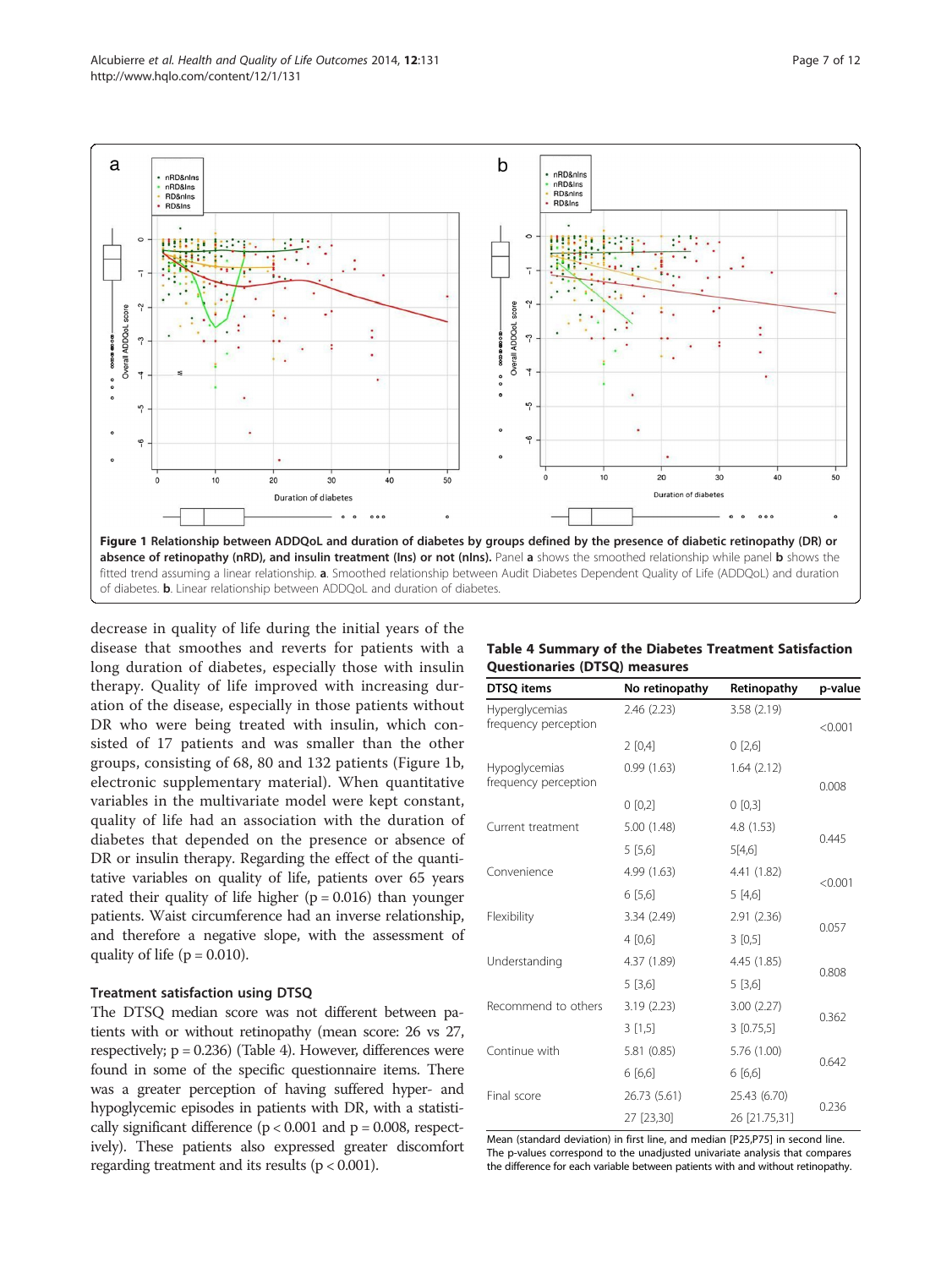In the group of patients with DR, the subanalysis showed how treatment satisfaction was significantly affected by the severity of macular edema (medians of 28.0, 25.0, and 25.0; trend for the median −1.50 [−4.17, −0.08]). Multivariate analysis revealed that patients with DR had lower treatment satisfaction in relation to the duration of diabetes ( $p = 0.016$ , Table 5). This relationship was influenced by two factors: insulin therapy and the presence of DR. An approximately linear relationship was seen with diabetes duration, which differs significantly between patients with and without DR (Figure [2a](#page-8-0), electronic supplementary material). In the group of patients without DR who were not receiving insulin therapy, treatment satisfaction increased as the duration of diabetes increased (Figure [2](#page-8-0)b, electronic supplementary material). Physically active patients had greater treatment satisfaction  $(p = 0.001)$ , and former smokers had lower satisfaction compared with the group of smokers  $(p = 0.044)$  (Table 5).

#### Relationship between quality of life and treatment satisfaction

The same interaction between DR, insulin therapy and diabetes duration was significant when adding treatment satisfaction for explaining the variability observed in the quality of life assessment (Table [6](#page-8-0)). Treatment satisfaction shows a significant relationship with quality of life that is dependent on insulin therapy but not on DR. Relationship between treatment satisfaction and the assessment of quality life was only significant in patients treated with insulin, regardless of whether they had DR or not (Figure [3](#page-9-0)a and b, electronic supplementary material).

#### **Discussion**

We have shown that patients with type 2 diabetes with DR and no other advanced late complications report a

Table 5 Multivariate linear regression for the diabetes treatment satisfaction questionaries

| <b>Coefficients</b>                 | <b>Estimate</b> | <b>Standard deviation</b> | p-value     |
|-------------------------------------|-----------------|---------------------------|-------------|
| Intercept                           | 24.7585         | 1.0030                    | $< 2e - 16$ |
| Insulin                             | $-1.6874$       | 0.9514                    | 0.077       |
| Diabetes duration<br>(years)        | 0.1571          | 0.0907                    | 0.084       |
| Retinopathy                         | 1.7524          | 1.1792                    | 0.138       |
| Physical<br>$activity > 20$ minutes | 2.3979          | 0.7176                    | 0.001       |
| Tobacco use:                        |                 |                           |             |
| Smoker                              | 0.6628          | 0.92503                   | 0.474       |
| Former smoker                       | $-1.6248$       | 0.8016                    | 0.044       |
| Diabetes duration<br>* DR           | $-0.2587$       | 0.1070                    | 0.016       |

Multiple R-squared: 11.45%. \*stands for the existence of interactions between variables. DR: diabetic retinopathy.

lower quality of life. The inclusion of only patients without other complications that may have a significant clinical impact on quality of life is a particularly noteworthy element of this study. To our knowledge, this is the first study designed with this specific objective. The results revealed lower ADDQoL scores in the group of patients with DR. Quality of life was affected by the presence and degree of DR, insulin therapy and the duration of the disease. Although the DTSQ showed no statistically significant difference in the final score between study groups, the two specific items that assess perceived glycemic control showed significantly worse scores in patients with DR. Treatment satisfaction was affected over time by the presence of DR, insulin therapy and the severity of macular edema.

The results show the clearly negative impact of DR on quality of life in a large sample with enough statistical power that comprised only subjects with type 2 diabetes mellitus who did not have any other advanced diabetic complications that could exert important confounding or modifying effects on the main study outcome variables. Additionally, the assessment of quality of life and treatment satisfaction using instruments specifically designed and validated for this purpose strengthens these results [[25](#page-11-0),[26](#page-11-0),[28](#page-11-0)].

The first approaches to health-related quality of life in the field of diabetes were made through the assessment of health status. However, it is important to note that even if health status is an area of health-related quality of life, there are other domains to consider (e.g., emotional well-being, personal care, physical, social, and cognitive functioning). Quality of life is a recent construct that is conceptually complex and composed of objective and subjective domains. Assessing only health status is unlikely to convey a precise picture of health-related quality of life [[33\]](#page-11-0). With this approach, an optimal health outcome may not be considered an excellent result in terms of quality of life or perceived health status of the patient.

Tung et al. analyzed the impact of the different stages of DR in type 2 diabetic patients with associated nephropathy in Taiwan using utility values [\[18](#page-10-0)]. This approach allows the quantification of the level of impairment of the person and the level of functioning in everyday life that is affected by the disease. It allows for an assessment of quality of life by determining health status and is useful for obtaining quality-adjusted life years (QALYs). The results illustrated the influence of the severity of DR and age on utility values. Older age and different degrees of DR had a strong impact on the QALYs after adjusting for other possible non-ophthalmologic health-related factors. Such instruments have demonstrated their validity in cost-utility or economic evaluation studies; however, we do not consider an index that was developed to measure health status suitable for the assessment of quality of life.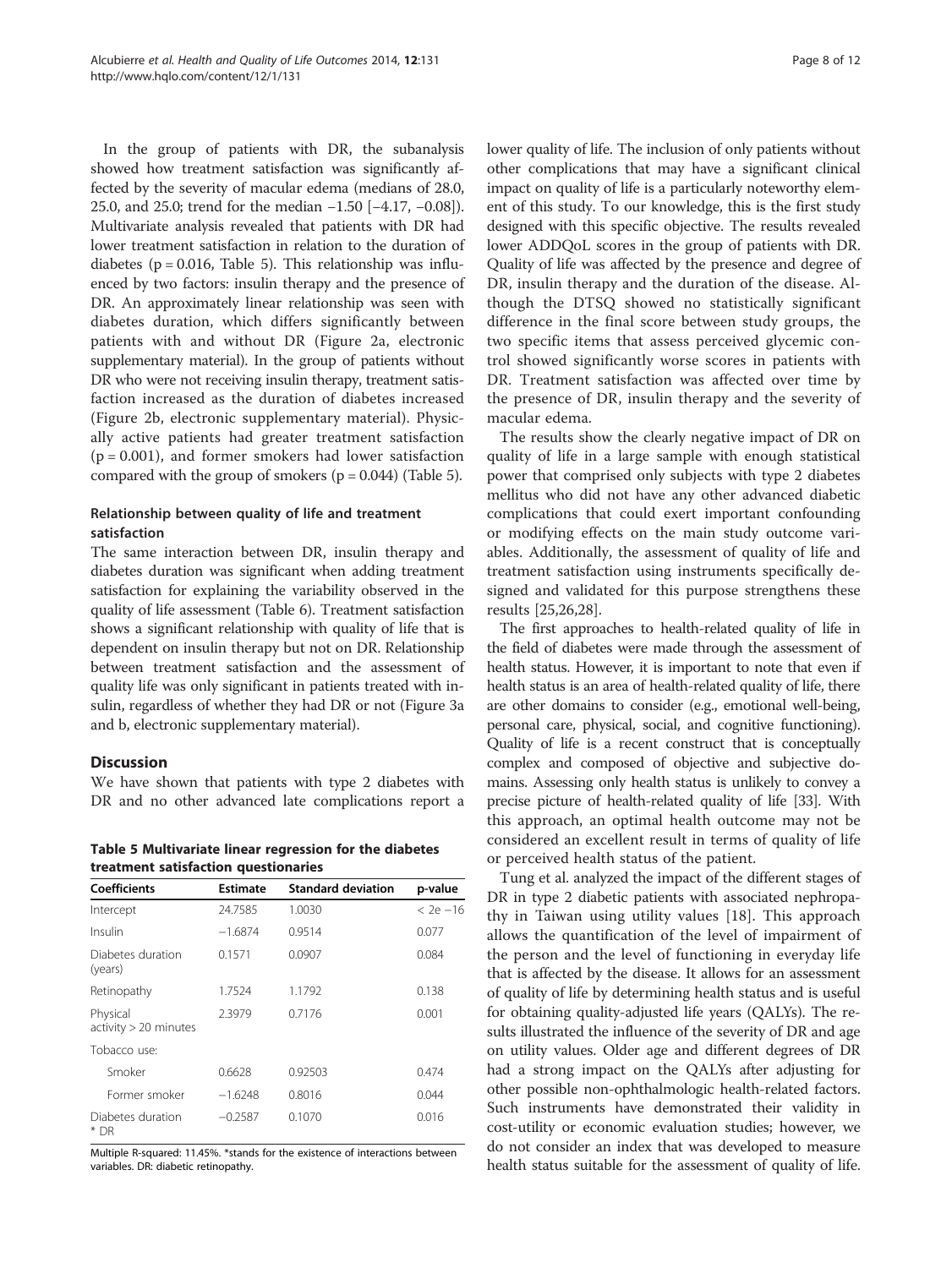<span id="page-8-0"></span>

Assessing DR using a patient's health status would explain the differences between this and our study regarding age. Furthermore, the presence of diabetic nephropathy in a significant proportion of patients, as in the study by Tung et al. [\[18\]](#page-10-0), can exert a confounding effect on the results. In another study, the Los Angeles Latino Eye Study [\[16\]](#page-10-0), a large sample of Hispanic patients with type 2 diabetes mellitus and a high burden of comorbidities was studied. The impact of DR and its severity on quality of life was studied using a generic health questionnaire and a visionspecific functioning and quality of life questionnaire designed for people with visual disabilities. The results of the study showed that patients with DR had lower scores on both the Medical Outcomes study 12-Item Short Form Health Survey and the National Eye Institute Visual Function Questionnaire [[16](#page-10-0)]. This association was influenced by both the severity and the laterality of DR. However, the presence of other comorbidities may have had an additive

| Table 6 Relationship between treatment satisfaction and quality of life |  |  |  |  |  |  |  |
|-------------------------------------------------------------------------|--|--|--|--|--|--|--|
|-------------------------------------------------------------------------|--|--|--|--|--|--|--|

| Coefficients                                    | <b>Estimate</b> | <b>Standard deviation</b> | p-value |
|-------------------------------------------------|-----------------|---------------------------|---------|
| Intercept                                       | 0.3086          | 0.5783                    | 0.594   |
| Treatment satisfaction (DTSQ) total score       | 0.0166          | 0.0111                    | 0.137   |
| Insulin                                         | 0.3869          | 0.9188                    | 0.674   |
| Retinopathy (DR)                                | $-0.0256$       | 0.3506                    | 0.942   |
| Diabetes duration (years)                       | $-0.0343$       | 0.0404                    | 0.396   |
| Diabetes duration-squared (years <sup>2</sup> ) | 0.0011          | 0.0017                    | 0.528   |
| Age $>65$                                       | 0.2809          | 0.1108                    | 0.012   |
| Waist                                           | $-0.0109$       | 0.0043                    | 0.012   |
| Insulin * DR                                    | $-1.8622$       | 0.9199                    | 0.044   |
| DR * Diabetes duration                          | $-0.0424$       | 0.0818                    | 0.604   |
| DR * Diabetes duration-squared                  | 0.0002          | 0.0038                    | 0.947   |
| Insulin * Diabetes duration                     | $-0.6268$       | 0.2367                    | 0.009   |
| Insulin * Diabetes duration-squared             | 0.0330          | 0.0146                    | 0.025   |
| DR * Insulin * Diabetes duration                | 0.6405          | 0.2492                    | 0.011   |
| DR * Insulin * Diabetes duration-squared        | $-0.0333$       | 0.0150                    | 0.028   |
| DTSQ total score * insulin                      | 0.0433          | 0.0157                    | 0.010   |

Multiple R-squared: 38.49%. \*stands for the existence of interactions between variables. DTSQ: diabetes treatment satisfaction questionnire; DR: diabetic retinopathy.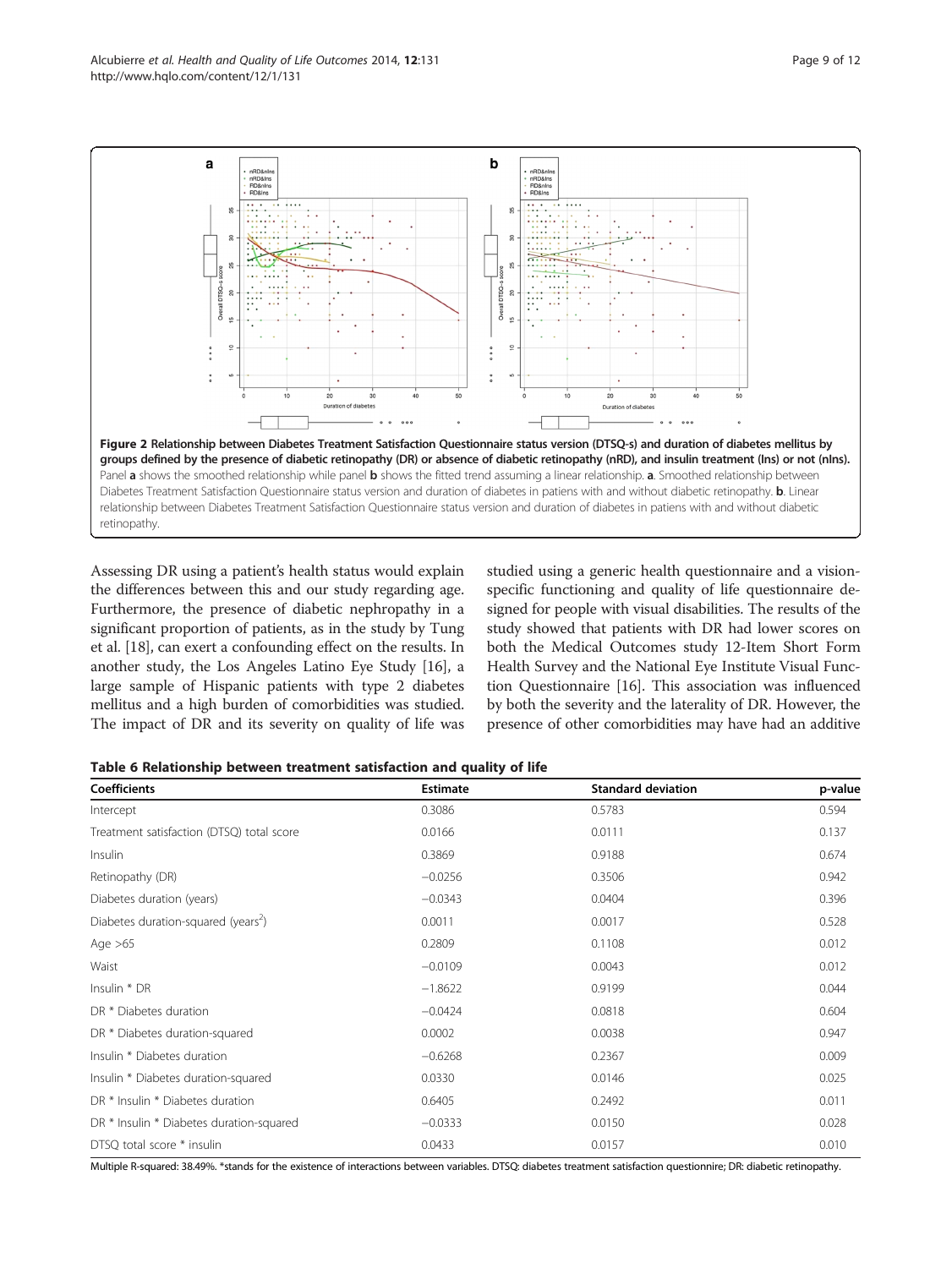<span id="page-9-0"></span>

effect on the outcome variables. Chung et al. explored the factors associated with quality of life in a large cohort of Korean patients with type 2 diabetes using the ADDQoL without cardiovascular disease or end-stage renal disease, although patients may have had peripheral neuropathy, retinopathy, and/or diabetic nephropathy [[14](#page-10-0)]. They found that insulin therapy, depressive symptoms, and family history of diabetes were associated with lower quality of life, especially in younger patients. We also found lower ADDQoL scores in younger patients receiving insulin therapy. However, in contrast to our results, the Korean study did not show a significant impact of microvascular complications on quality of life.

Fenwick et al. investigated the impact of DR and macular edema on quality of life in type 1 and 2 diabetic patients using the EuroQoL-5D as a generic utility measure and demonstrated the inadequacy of the instrument and its low sensitivity for the assessment of vision-related quality of life [[19](#page-10-0)]. Moreover, the same authors also assessed the impact of DR with the Vision and Quality of Life Index as a specific instrument for vision and established its validity for measuring the impact that this complication can have on the quality of life of type 1 and 2 diabetic patients. This index, however, did not appear sufficiently sensitive for assessing the impact of the severity of diabetic macular edema, the severity of DR, or the level of visual acuity [\[34](#page-11-0)]. However, the coexistence of other diabetic complications and the use of data from patients with either type 1 or type 2 diabetes does not allow for the comparison of these results with our results.

Our results also illustrate the impact of insulin therapy on quality of life and treatment satisfaction. We could not identify any studies specifically designed to assess the issue of treatment satisfaction in patients with type 2 diabetes and retinopathy. Mozaffarieh et al. observed an influence of age on treatment satisfaction in a mixed sample of type 1 and 2 diabetic patients with retinopathy who were treated with photocoagulation [\[17\]](#page-10-0). Younger patients had lower DTSQ scores. Using the same instrument, Redekop et al. investigated the clinical and sociodemographic characteristics associated with treatment satisfaction in a sample of Dutch patients with type 2 diabetes mellitus [[35\]](#page-11-0). Lower levels of satisfaction were observed in univariate analyses of patients with diabetic complications, but this association was not maintained after adjustment for age, insulin, and glycated haemoglobin levels. In our study, treatment satisfaction was significantly affected by the patient's perceived glycemic control, the duration of the disease, the degree of physical activity and smoking.

Regarding the limitations of this study, the study design inherently allows us to study only associations and not causality. Additionally, the fact that diabetes duration is a major factor in the development of DR caused a discrete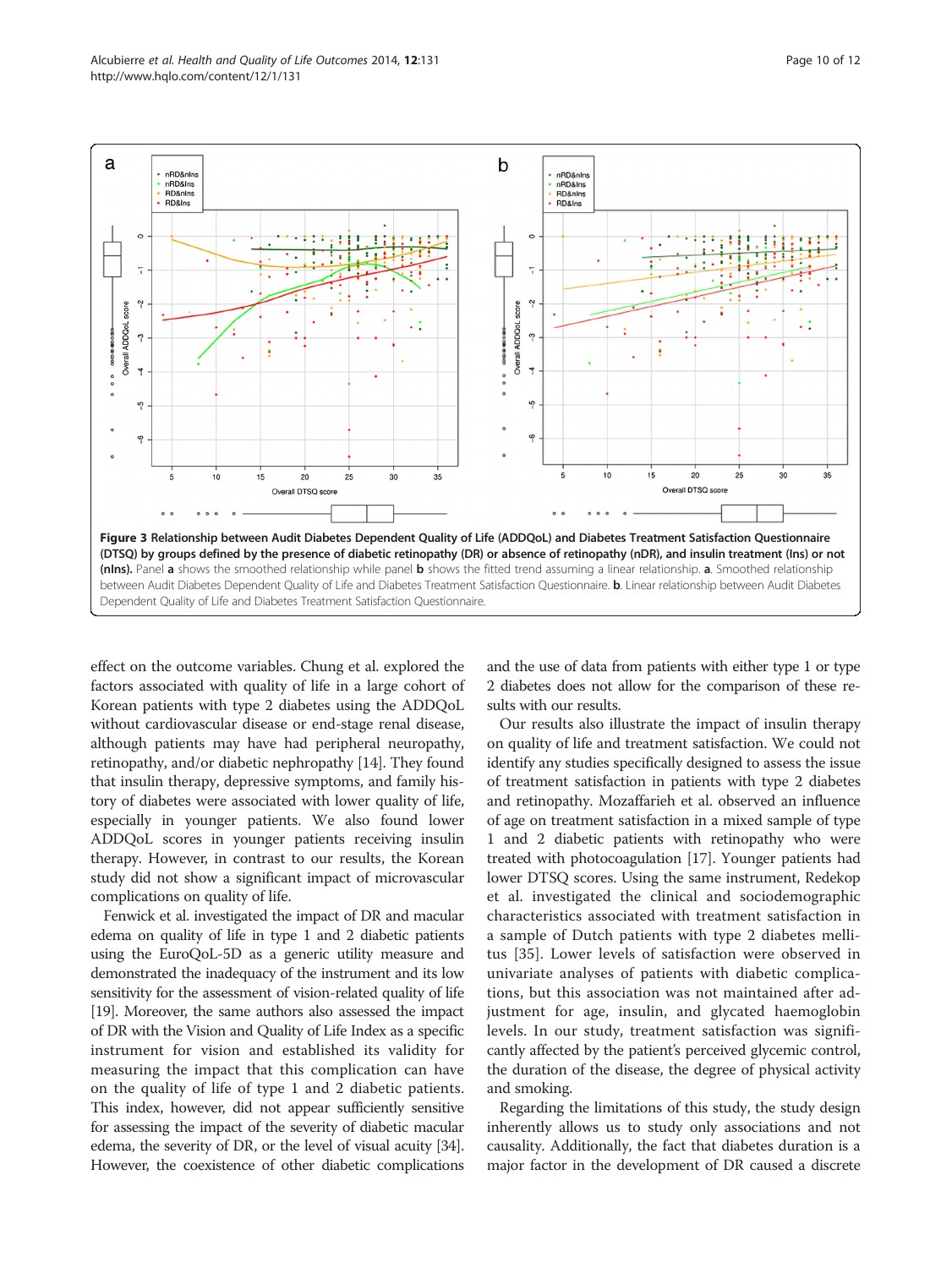<span id="page-10-0"></span>bias in age distribution, with a lower proportion of younger patients in the retinopathy group. While other major complications that could affect quality of life and treatment satisfaction have been ruled out, potential symptoms of peripheral neuropathy that might influence these aspects were not assessed. However, none of the patients had advanced neuropathy leading to serious complications such as diabetic foot disease. The representativeness of the study groups is partially limited and the conclusions may not be generalized to all the population of patients with type 2 diabetes. The results may be applicable to patients with or without retinopathy in the absence of other advanced late diabetic complications that is an important proportion of patients in the Spanish population according to recent reports [\[36\]](#page-11-0).

In conclusion, in type 2 diabetic patients, the presence of DR is associated with poorer quality of life. Although satisfaction with the overall treatment is not different between the two groups of patients, it is influenced by other clinical variables. The results of this study are relevant because they demonstrate for the first time the negative influence of DR, regardless of the presence of other complications, on the quality of life of type 2 diabetic patients in a study specifically designed for that purpose. Clinicians should be aware that quality of life is one of the primary objectives of diabetes treatment. In addition, these findings should be taken into account in clinical practice when treating patients with DR and type 2 diabetes mellitus. Apart from the benefits in terms of visual outcomes, early identification and treatment of patients with DR would have a positive impact on the different dimensions of the patient's quality of life. However, the potential impact of the early diagnosis and treatment of DR on quality of life deserves the performance of specific intervention studies to address this issue. We also believe that there is a need for additional studies to conduct a linguistic and psychometric validation of new measures of quality of life and treatment satisfaction and to develop measurement tools that would allow the assessment of the impact of DR treatments on the patient.

#### Competing interests

The authors declare that they have no competing interests.

#### Authors' contributions

NA and DM designed the study. NA, ER, AT, MH and CJ collected the data. NA, MM-A and DM analyzed the data. All authors contributed to the interpretation of the data. NA drafted the manuscript. DM contributed to the writing, reviewing and final editing of the manuscript. NA and DM take full responsibility for the integrity of the data and the accuracy of the data analysis. All authors critically revised and approved the final manuscript.

#### Acknowledgements

This study was supported by grant PS09/01035 from Instituto de Salud Carlos III. N.A holds a predoctoral fellowship (FI11/0008) from Instituto de Salud Carlos III, Spain.

#### Author details

<sup>1</sup>Institut de Recerca Biomèdica de Lleida, University of Lleida, Lleida, Spain. <sup>2</sup> Department of Endocrinology and Nutrition, University Hospital Arnau de

Vilanova, Lleida, Spain. <sup>3</sup>Department of Ophthalmology, University Hospital Arnau de Vilanova, Lleida, Spain. <sup>4</sup>Biostatistics Unit, Institut de Recerca Biomèdica de Lleida, University of Lleida, Lleida, Spain. <sup>5</sup>Department of Endocrinology and Nutrition, Hospital Germans Trias Pujol, Carretera Canyet, S/N, 08916 Badalona, Spain.

#### Received: 14 April 2014 Accepted: 12 August 2014 Published: 20 August 2014

#### References

- Lecaire TJ, Palma M, Klein R, Klein BE, Cruikshanks KJ: Assessing progress in retinopathy outcomes in type 1 Diabetes: comparing findings from the Wisconsin Diabetes Registry Study and the Wisconsin Epidemiologic Study of Diabetic Retinopathy. Diabetes Care 2013, 36(3):631–637.
- 2. Cheung N, Mitchell P, Wong TY: Diabetic retinopathy. Lancet 2010, 376(9735):124–136.
- 3. Franch J, Artola S, Diez J, Mata M: The evolution of quality care indicators of patients with type 2 diabetes in the Spanish primary care (1996–2007). The RedGEDAPS quality of care program. Med Clin 2010, 135(13):600–607.
- 4. Romero-Aroca P, Fernández-Alart J, Baget-Bernaldiz M, Méndez-Marín I, Salvat-Serra M: Diabetic retinopathy epidemiology in type II diabetic patients. Effect of the changes in the diagnostic criteria and stricter control of the diabetes between 1993 and 2005 on the incidence of diabetic retinopathy. Arch Soc Esp Oftalmol 2007, 82(4):209–218.
- 5. Coyne KS, Margolis MK, Kennedy-Martin T, Barker TM, Klein R, Paul MD, Revicki DA: The impact of diabetic retinopathy: perspective from patient-focus groups. Fam Pract 2004, 21(4):447–453.
- Fenwick EK, Pesudovs K, Khadka J, Dirani M, Rees G, Wong TY, Lamoureux EL: The impact of diabetic retinopathy on quality of life: qualitative findings from an item bank development project. Qual Life Res 2012, 21(10):1771–1782.
- 7. Rubin RR, Peyrot M: Quality of life and diabetes. Diabetes Metab Res Rev 1999, 15(3):205–218.
- 8. Fong DS, Girach A, Boney A: Visual side effects of successful scatter laser photocoagulation surgery for proliferative diabetic retinopathy: a literature review. Retina 2007, 27(7):816–824.
- 9. Mira JJ, Aranaz J: Patient satisfaction as an outcome measure in healthcare. Med Clin (Barc) 2010, 114(3):26–33.
- 10. Hariprasad SM, Mieler WF, Grassi M, Green JL, Jager RD: Vision-related quality of life in patients with diabetic macular oedema. Br J Ophthalmol 2008, 92(1):89–92.
- 11. Valderas JM, Alonso J: Patient reported outcome measures: a model-based classification system for research and clinical practice. Qual Life Res 2008, 17(9):1125–1135.
- 12. Fenwick EK, Pesudovs K, Rees G, Dirani M, Kawasaki R, Wong TY, Lamoureux EL: The impact of diabetic retinopathy: understanding the patient's perspective. Br J Ophthalmol 2011, 95(6):774–782.
- 13. Davidov E, Breitscheidel L, Clouth J, Reips M, Happich M: Diabetic retinopathy and health-related quality of life. Graefes Arch Clin Exp Ophthalmol 2009, 247(2):267–272.
- 14. Chung JO, Cho DH, Chung DJ, Chung MY: Assessment of factors associated with the quality of life in Korean type 2 diabetic patients. Intern Med 2013, 52(2):179–185.
- 15. Nutheti R, Keeffe JE, Shamanna BR, Nirmalan PK, Krishnaiah S, Thomas R: Impact of impaired vision and eye disease on quality of life in Andhra Pradesh. Invest Ophthalmol Vis Sci 2006, 47(11):4742–4748.
- 16. Mazhar K, Varma R, Choudhury F, Mckean-Cowdin R, Shtir CJ, Azen SP, Los Angeles Latino Eye Study Group: Severity of diabetic retinopathy and health-related quality of life: the Los Angels Latino Eye Study. Ophthalmology 2011, 118(4):649–655.
- 17. Mozaffarieh M, Benesch T, Sacu S, Krepler K, Biowski R, Wedrich A: Photocoagulation for diabetic retinopathy: determinants of patient satisfaction and patient-provider relationship. Acta Opthalmol Scand 2005, 83(3):316–321.
- 18. Tung TH, Chen SJ, Lee FL, Liu JH, Lin CH, Chou P: A community-based study for the utility values associated with diabetic retinopathy among type 2 diabetics in Kinmen, Taiwan. Diabetes Res Clin Pract 2005, 68(3):265–273.
- 19. Fenwick EK, Xie J, Ratcliffe J, Pesudovs K, Finger RP, Wong TY, Lamoureux EL: The impact of diabetic retinopathy and diabetic macular edema on health-related quality of life in type 1 and type 2 diabetes. Invest Opthalmol Vis Sci 2012, 53(2):677–684.
- 20. Bernstein S, Moravia A, Sloutskis D: Definition and prevalence of sedentarism in an urban population. Am J Public Health 1999, 89(6):862-867.